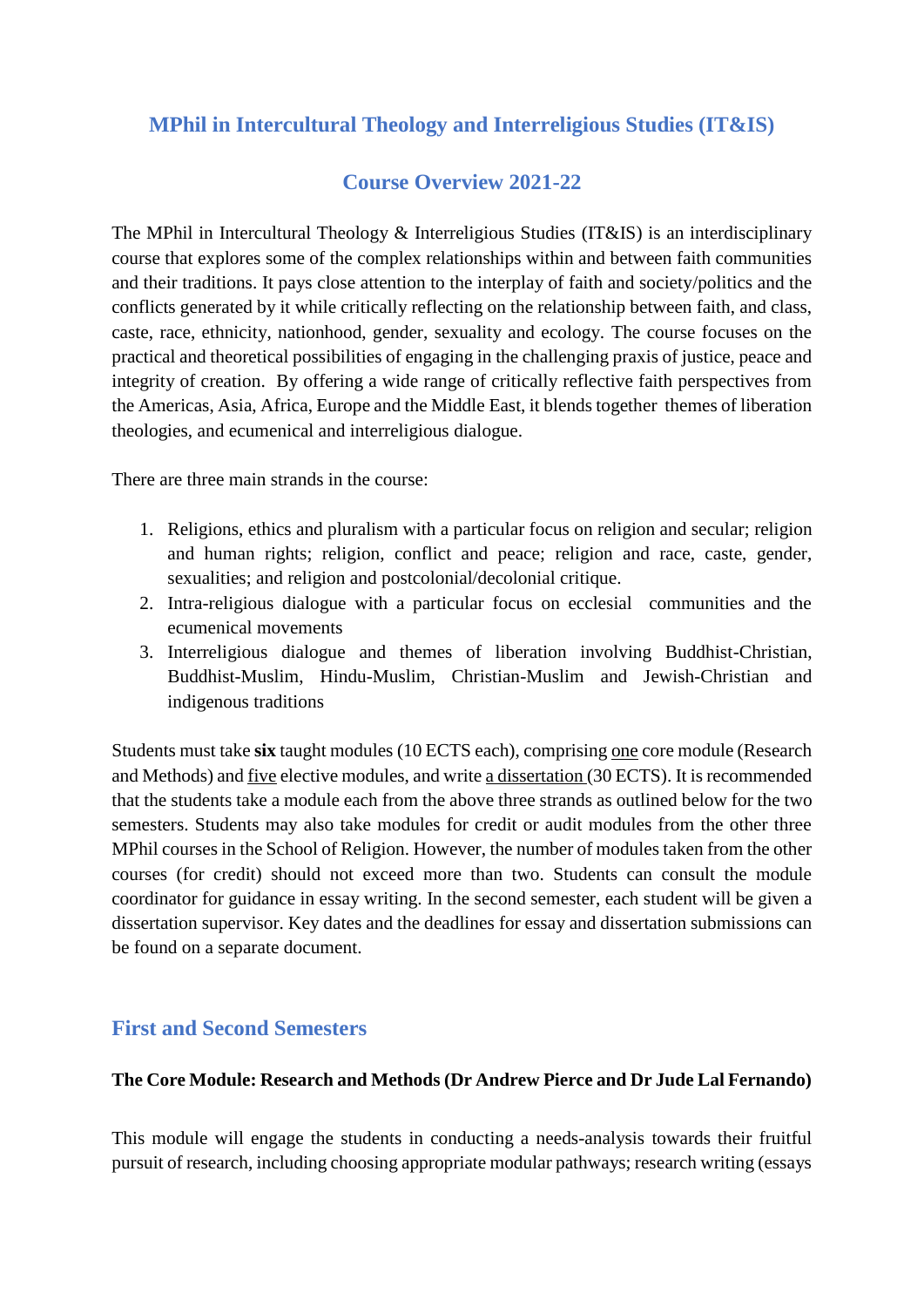and dissertation) seminar presentation, fieldwork, library resources, study skills, peer interaction and supervision. It will discuss the role of hermeneutics in relation to substantive religious traditions in their texts, contexts and cultures, acknowledging their uniqueness and interaction with other belief systems. The module will critically evaluate a range of research methods – deductive, inductive, analytic, action-based, social, participative, with particular attention to the challenges raised by research activity in the interests of justice, peace and integrity of creation. It will distinguish between proper academic use of the work of others and inappropriate plagiarism. In the second semester, each student will be given an opportunity to present their work in class in preparation for the dissertation.

### **First Semester**

**Religion and Ethics in a Pluralist World (Prof Linda Hogan, Dr Andrew Pierce, Dr Jacob J. Erickson and Dr Jude Lal Fernando)**

## **Intensive module (hybrid delivery: online and face to face) The online component of this module will run from 2-6 pm, Monday 06 – Thursday 09 and 2-4 pm, Friday 10 September.**

The module examines the changing meaning of religion and secularity in contemporary society by drawing on historical and recent debates in ethics, theology, philosophy, sociology and politics. It explores the interdependence/conflict between religion and secularity, and ethics in societies that are at once secular and multi-religious, and considers how political deliberation on issues of critical moral global concern (sexuality, gender, race and ecological relations, human rights, religious freedom/freedom of speech, political economy, state formation, war, peace and geopolitics ) can be pursued. In particular, key insights in the debate on modernity, secularisation and pluralisation will be discussed while delving into the questions; is critique secular and can religion be critical. A range of case studies representing particular regions, religions and ethical traditions will be conducted in scrutinising varying relationships between religion, secularity and ethics. Having analysed the key points of reference in historical and contemporary debates this module will then focus on the concept of justice, peace and integrity of cosmos (or Common Good) as it has been understood, theorised and debated in different political theologies and philosophies in various religious and ethical traditions, and cosmovisions of indigenous traditions. The main objective is to identify the prospect of shared values in a globalised world self-reflectively, contextually, dialogically with a praxis-based orientation towards the public sphere.

#### **Authority, Tradition and Experience (Dr Andrew Pierce)**

Privileging liminal and dialogical perspectives, this module explores Christian theological approaches to the experience of *oikoumene*. The module engages explicitly with the Faith & Order ecumenical tradition of theological reflection in an inter-confessional context. 'Christian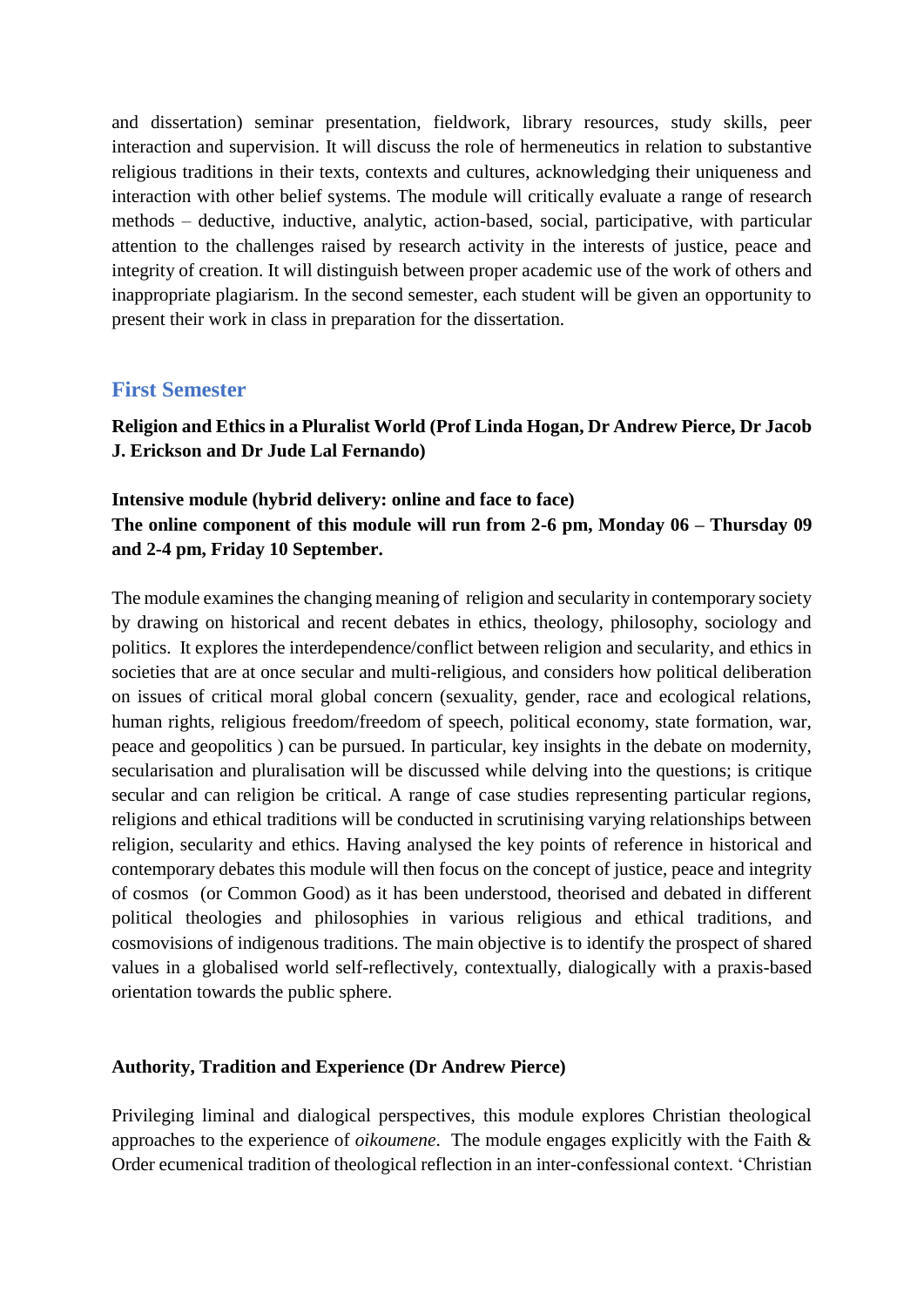unity' became a widely-acknowledged ecclesiological imperative in the late nineteenth and early twentieth centuries. Its emergence went hand-in-hand with a broader late-modern cultural distrust of the imperial and colonial mechanisms through which Christianity had emerged as a global presence (a 'world religion') in the nineteenth century. This experience of *oikoumene*, therefore, presupposes a critical, self-critical and explicitly *repentant* dynamic in efforts to articulate Christian identity in a religiously and non-religiously pluralist world. Having begun as an intra-Christian attempt to stage and contain conflict, Faith & Order concerns have also – inevitably – been implicated more widely in discussions of how non-doctrinal factors (gender, politics, society, culture, etc.) help to shape normative claims about Christian identities. This module incorporates materials that are deeply ecclesiocentric, alongside approaches that attempt to relativise ecclesiocentrism. After exploring key developments in ecumenicity, the module focuses on how ecumenically pivotal themes (authority, tradition and experience) might be expanded through engagement with disciplined extra-theological reflection.

#### **World Christianity and Interreligious Dialogue ( Dr Jude Lal Fernando)**

In our modern age, a pressing need has arisen to take other religions seriously other than one's own. Both proximity and polarisation of diverse religions and their various traditions have increased as never before in history. At the same time an awareness has grown that there is no one single universal theology or philosophy of one religion that can dominate the entirety of its communities of believers across the globe. Traditional understanding of religion is changing rapidly. Instead there is a call to recognise its contextual expressions associated with *culture/other religions* and *social structures*. The main aim of the module is to identify key Christian theological shifts in theology of religions (theologies of religions), both in theory and practice and explore the interrelationship between pluralism and liberation (justice, peace and integrity of creation). It will identify similarities and differences between interreligious studies and interreligious dialogue, and introduce a range of contextual interreligious theologies that will provincialize the dominant Western theological thinking. The debate between theologians of religions and comparative theologians will be examined. The module will engage in a critical reflection on the relationship between dialogue and common ethical concerns based on experiences of multiple forms alienation and empowerment, and introduce alternative theological/Christological perspectives that interlink religious pluralism, indigenous traditions and liberation.

#### **Issues in Buddhist-Christian Dialogue (Dr Jude Lal Fernando and Dr John O'Grady)**

This is NOT a meditation course, NOT an exercise in comparative religion, and NOT an actual dialogue with Buddhists, though it contains elements of all three. The course discusses Buddhism as a specific historical, geographical and ethical-religious tradition that represents one of the strands within the Indic Movement. Buddhism's diverse doctrinal, political and ideological interpretations, and interactions with primal traditions in Asia are explored in appreciating its heterogeneous nature (including its later Western variant). Issues arising from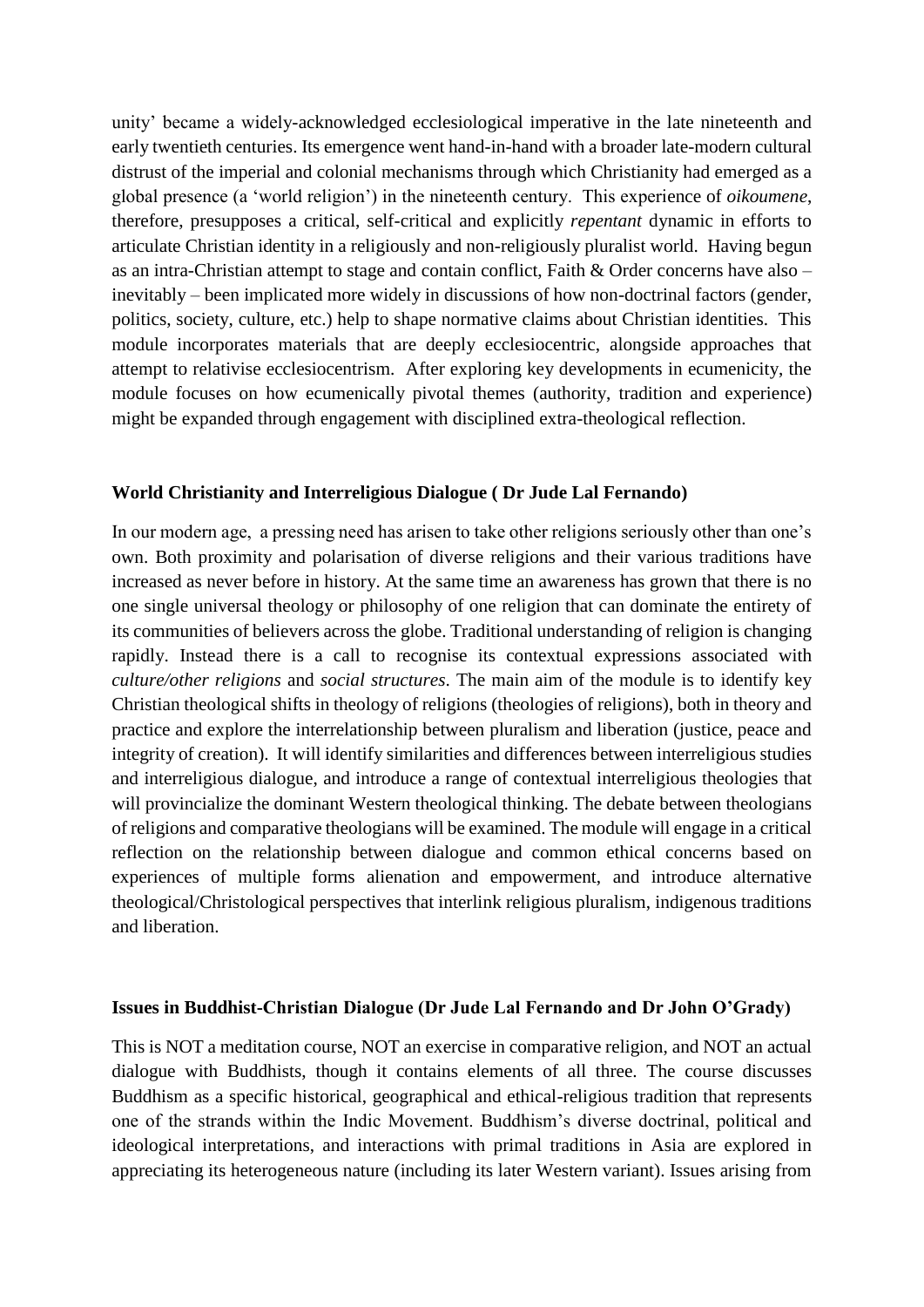Buddhism's encounter with Christianity within colonial and postcolonial settings are identified in an attempt to understand the challenging complexities in Buddhist-Christian dialogue. The course aims to provide students in Intercultural Theology and Interreligious Studies with the basic historical and doctrinal information they need to develop theological perspectives on Buddhism, and to introduce Peace Studies students to the problems involved in understanding the peacebuilding potential of an Indic or 'Eastern' worldview in its manifold Asian and Western contexts. Attention also will be paid to issues in Buddhism, Conflict and Peace within interreligious contexts. Issues related to Buddhist-Hindu and Buddhist-Muslim relations in Asia will be discussed as a way of overcoming the Christianity-centred approach to interreligious dialogue. The course is structured in such a way that the students will be equipped with the disciplinary and methodological tools to correlate issues in Buddhist-Christian dialogue and the public sphere of the present historical moment of globalisation.

## **Engaging Religious Fundamentalism ( Dr Carlo Aldrovandi, Dr Andrew Pierce and Dr Jude Lal Fernando)**

This interdisciplinary module will provide students with a critical understanding of the global resurgence of religious fundamentalism in the wake of 9/11. We will tease out and unpack fundamentalism's key theological underpinnings within the Abrahamic spectrum and other world religions and address its historical emergence within US Protestantism as well as different cultural contexts. The course will also discuss the drives behind religious fundamentalism's involvement in (or withdrawal from) the realm of politics, while mapping out the doctrinal responses that different religious traditions have deployed to tackle the socalled 'fundamentalist challenge' within their midst. Furthermore, we will probe the validity of the common assumption that the 'fundamentalist mind-set' represents some sort of religiousethnic tribalism or a form of deviant psychology. Building on seminal ideas from various scholarly fields, we will interrogate fundamentalism as a complex, multiform and evolving phenomenon which creatively reacts and adjust to rapid cultural-social change. An emphasis will be placed on the controversial relationship that fundamentalism entertains with globalization trends, post-colonialism as well as the secular values of Western Modernity.

### **Second Semester**

#### **Nature, Grace and Triune God ( Dr Andrew Pierce)**

This module analyses the contentious relationships in Christian tradition between understandings of the mystery of God on the one hand, and of the human person on the other. This relationship is pivotal to the experience of ruptured communion amongst Christian churches; between East and West; between the Churches and communities shaped by the Western Reformations; and, more recently, between churches of the Global North and South. Focusing on the paired theological themes of Nature and Grace, module-participants